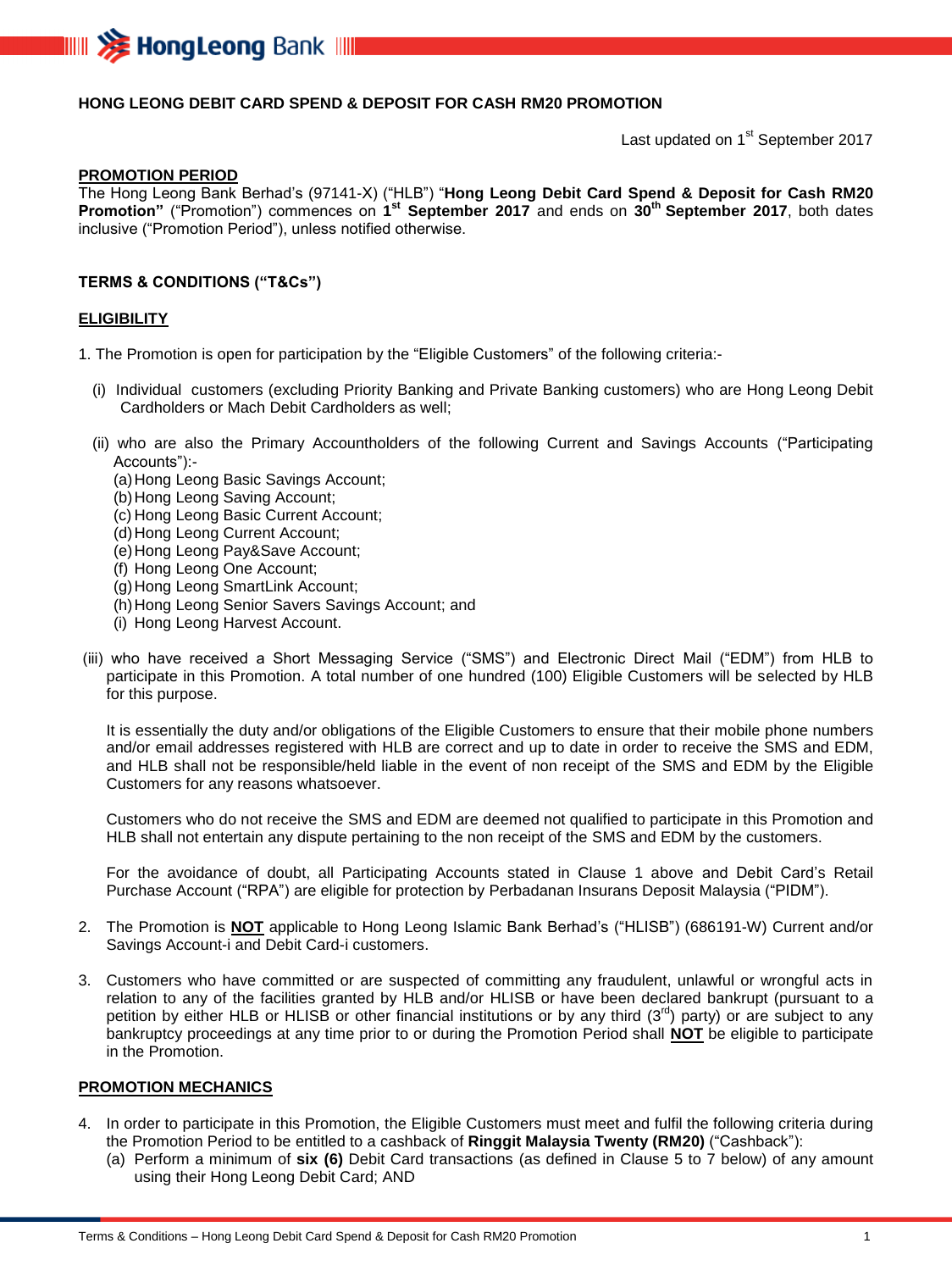

(b) Maintain / Achieve a Monthly Incremental Deposit (as defined in Clause 8 to 11 below) of a minimum amount of **Ringgit Malaysia Two Thousand (RM2,000)**.

[Clause 4(a) and (b) are collectively known as "Promotion Criterias"].

- 5. Debit Card transactions refer to Debit Card Present and Card-Not-Present transactions including but not limited to local and overseas retail point-of-sale purchases (Contact and/or Contactless), online purchases, auto-billing and Touch 'n Go reloads which are successfully recorded and posted to the Eligible Customers' RPA but EXCLUDE the following transactions:
	- (a) Automated Teller Machine ("ATM") withdrawal;
	- (b) Refunded, disputed, unsuccessful, reversed/void, unauthorized, fraudulent or unlawful transactions;
	- (c) Payment of Debit Card Issuance Fee/ Annual Fee/ Renewal Fee; and
	- (d) Any other form of services or miscellaneous fees (including Penalty Charges) imposed by HLB.
- 6. Debit Card transactions made in foreign currencies will be converted and computed in Ringgit Malaysia (RM) based on the conversion rate determined by HLB at the time of transactions.
- 7. Eligible Customers can only participate in this Promotion with one (1) Hong Leong Debit Card.

8. Monthly Incremental Deposit is defined as the Daily Average Balance ('DAB") of the Participating Accounts throughout the Promotion Period minus the closing balance on  $31<sup>st</sup>$  August 2017. *DAB = Sum of daily end day balances throughout the Promotion Period Number of days throughout the Promotion Period i.e. thirty (30) days*

# *Monthly Incremental Deposit = DAB – Closing Balance on 31st August 2017*

- 9. For the purpose of this Promotion, all deposits must be New Funds. For the avoidance of doubt, New Funds are:
	- (a) Cash, interbank GIRO, new funds received via telegraphic transfer from other banks, local cheque or banker's cheque issued by other banks; and/or
	- (b) Proceeds arising from the redemption of equity, unit trust funds, bonds and/or Hong Leong Invest Safe that are re-deposited into any of the Participating Accounts.
- 10. "New Funds" are **NOT**:
	- (a) Maturing Fixed Deposit ("FD"), Term Deposit-i ("TD-i"), General Investment Account ("GIA") or premature withdrawal of FD, TD-i or GIA; and/or
	- (b) Inter-branch transfer within HLB and HLISB including third (3rd) party transfer.
- 11. For Eligible Customers with multiple Participating Accounts, their DAB in each Participating Account shall be aggregated to calculate the total Monthly Incremental Deposits to entitle for the Cashback.
- 12. HLB will track the Eligible Customers' entitlement automatically at the end of the Promotion Period based on the Promotion Criterias met. No registration of participation is required.
- 13. HLB shall not be liable and responsible for any failure or delay in transmission and/or reflection in the Eligible Customers' RPA on the relevant Debit Card transactions and/or Participating Account on the relevant deposits transactions which may result in the Eligible Customers being omitted from receiving or not entitled to the Cashback for the Promotion.
- 14. Total Cashback payout is capped at **Ringgit Malaysia Two Thousand only (RM2,000)** under this Promotion and it is limited to **one hundred (100)** Eligible Customers throughout the Promotion Period. Each Eligible Customer is entitled to **Ringgit Malaysia Twenty** (**RM20)** only regardless of the number of Hong Leong Debit Card(s) and/or Participating Account(s) that he/she has with HLB.
- 15. The Eligible Customers' Hong Leong Debit Cards and RPA as well as Participating Account(s) must remain open, active and valid with a minimum account balance of **Ringgit Malaysia Two Hundred (RM200)** from **1 st September 2017** until **31st December 2017** for the purpose of the Cashback crediting, failing which, the Eligible Customers shall be disqualified from receiving the Cashback and the Cashback shall be forfeited.
- 16. Cashback will be credited into the Eligible Customers' RPA no later than **31st December 2017**. Nevertheless, HLB will not be responsible for any delay in crediting the Cashback.
- 17. The Eligible Customers shall be notified by HLB on the successful crediting of Cashback either in writing, by phone, by SMS, by posting the Eligible Customers' names and Hong Leong Debit Card numbers (in masked